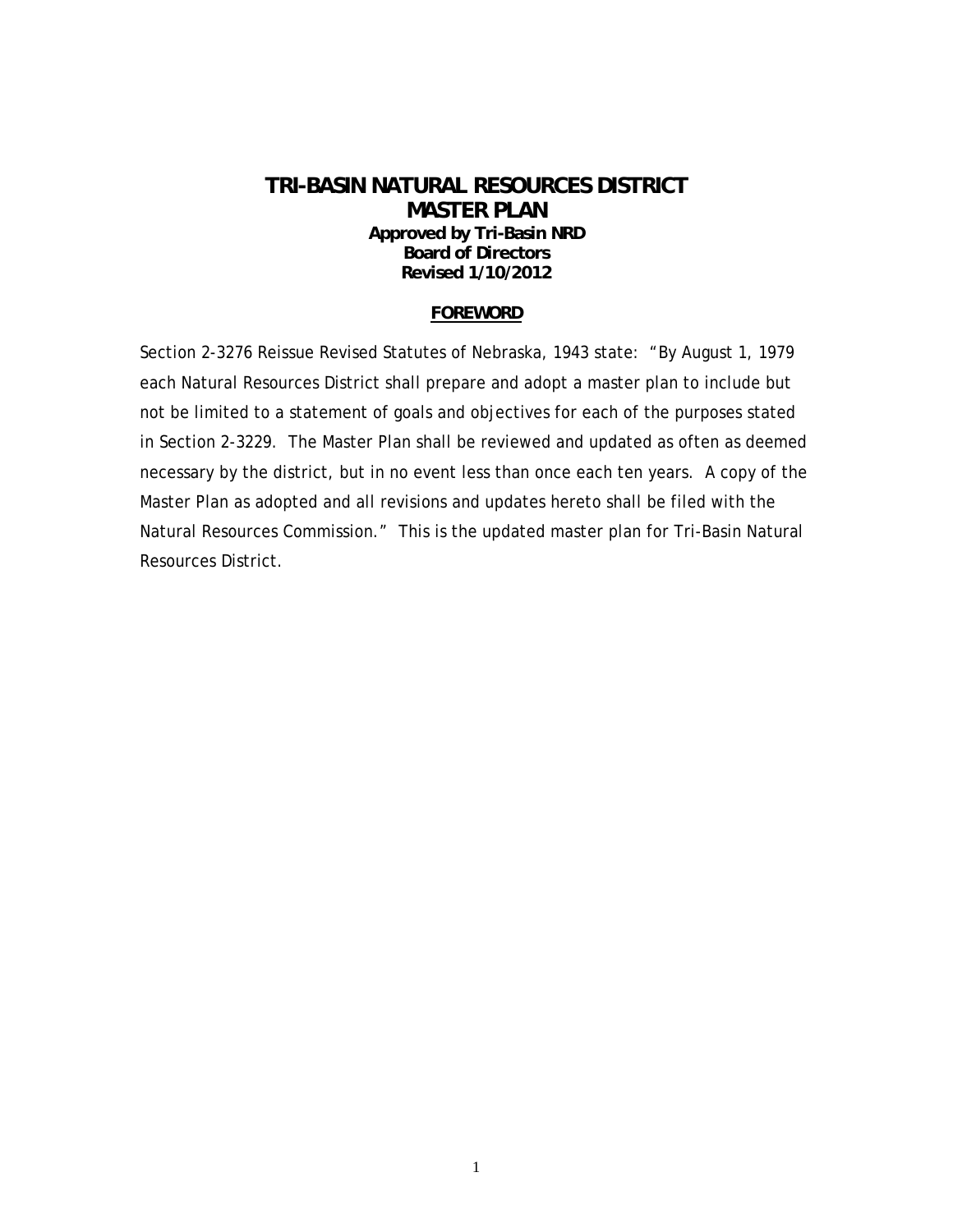|                                                              | 3  |
|--------------------------------------------------------------|----|
|                                                              | 5  |
|                                                              | 5  |
|                                                              | 6  |
|                                                              | 8  |
|                                                              | 9  |
|                                                              | 10 |
| C. Surface and Groundwater Supply and Management             | 11 |
|                                                              | 12 |
| E. Drainage Improvement and Channel Rectification            | 13 |
|                                                              | 14 |
|                                                              | 15 |
|                                                              | 16 |
| Appendix - Groundwater Management Area Rules and Regulations | 19 |

# **Table of Contents**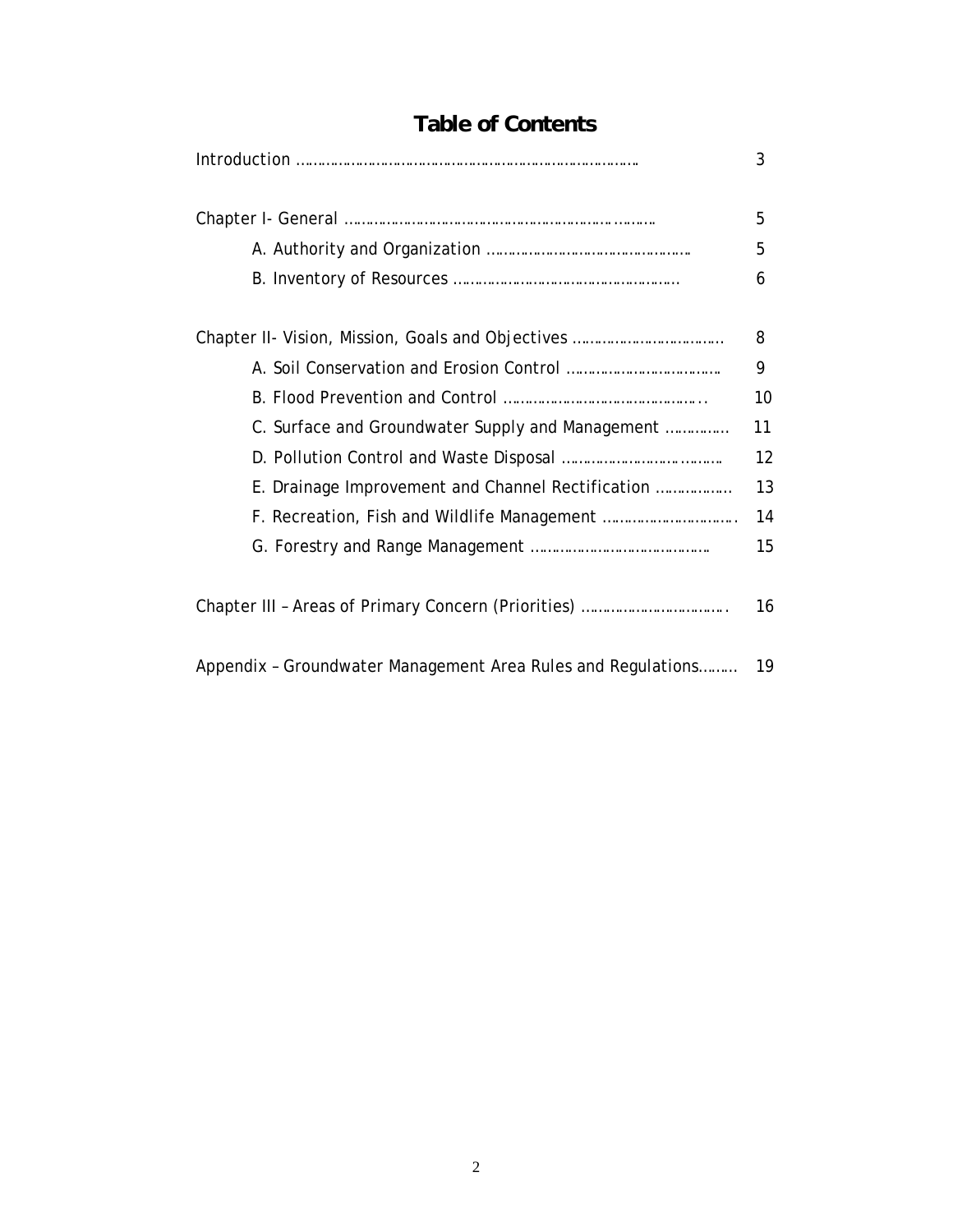#### **INTRODUCTION**

 Natural Resources Districts (NRD's) were established in Nebraska to develop and implement programs for the management of natural resources. State law delegates the following areas of responsibility for NRDs: (1) erosion prevention and control, (2) prevention of damages from flood water and sediment, (3) flood prevention and control, (4) soil conservation, (5) water supply for any beneficial uses, (6) development, management, utilization and conservation of groundwater and surface water, (7) pollution control, (8) solid waste disposal and sanitary drainage, (9) drainage improvement and channel rectification, (10) development and management of fish and wildlife habitat, (11) development and management of recreational and park facilities, and (12) forestry and range management.

 These 12 areas of responsibility overlap, so they have been combined in the following manner for this plan (numbers in parentheses refer to the numbering of the various responsibilities listed above):

- Erosion prevention and control (1) and soil conservation (4).
- Prevention of damages from flood water and sediment (2) and flood prevention and control (3).
- Water supply for any beneficial uses (5) and development, management, utilization and conservation of groundwater and surface water (6).
- Pollution control (7) and solid waste disposal and sanitary drainage (8).
- Drainage improvement and channel rectification (9).
- Development and management of fish and wildlife habitat (10) and development and management of recreational and park facilities (11).
- Forestry and range management (12).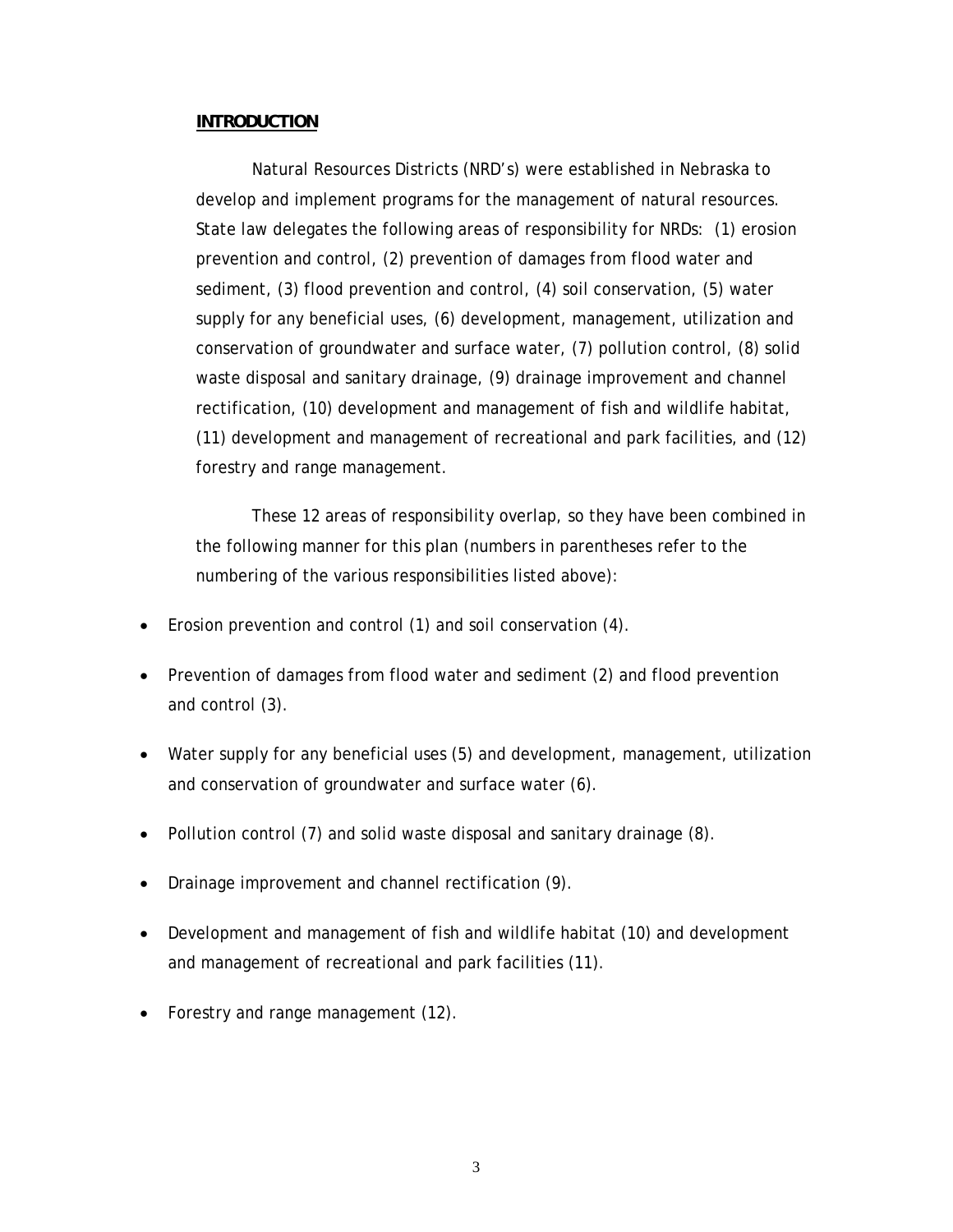

*Tri-Basin Natural Resources District location map*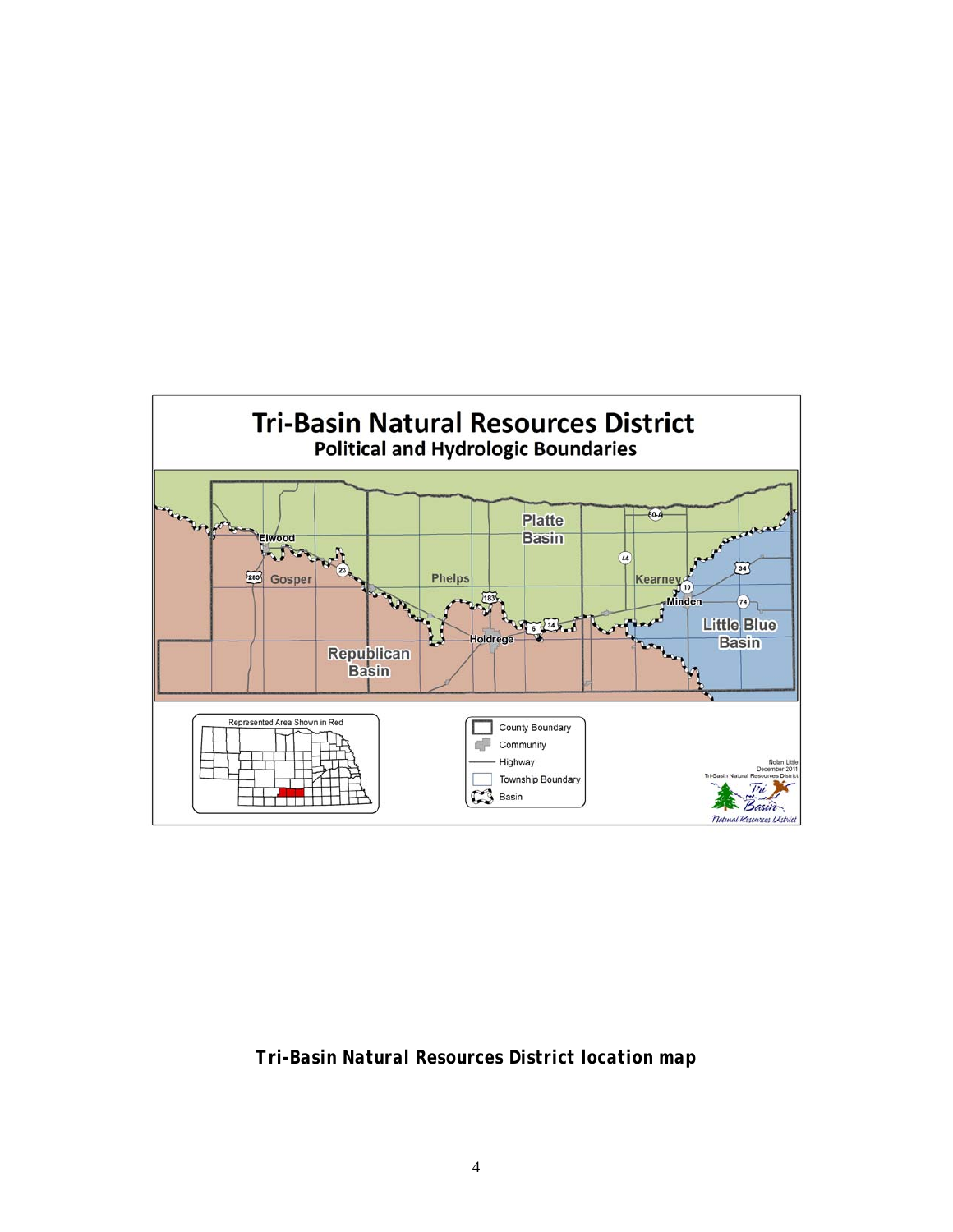#### **CHAPTER I - GENERAL**

#### **A. Authority and Organization**

 LB 1357, passed by the Nebraska Legislature in 1969, created the authority for natural resources districts. Section 2-3201, Revised Statutes of Nebraska, 1943, states:

 "The legislature hereby recognizes and declares that it is essential to the health and welfare of the people of the State of Nebraska to conserve, protect, develop and manage the natural resources of this state. The legislature further recognizes the significant achievements that have been made in the conservation, protection, development and management of our natural resources and declares that the most efficient and economical method of accelerating these achievements is by creating natural resources districts encompassing all of the area of the state, as provided by this act."

Tri-Basin Natural Resources District commenced operation on July 1, 1972, serving Gosper, Phelps and Kearney counties. Tri-Basin NRD succeeded, and assumed the assets and responsibilities of the Soil and Water Conservation Districts that had existed in those counties.

Tri-Basin Natural Resources District is governed by an elected Board of Directors. There are thirteen members on the board, two of whom are elected from each of six subdistricts, with one member elected at-large.

Current Board Members are:

| David Nickel, Chairman          | Kearney  |          |
|---------------------------------|----------|----------|
| David Olsen, Vice-Chairman      | Minden   | At-large |
| Bradley Lundeen, Secretary      | Wilcox   | 5        |
| <b>Todd Garrelts, Treasurer</b> | Holdrege | 4        |
| <b>Brian Bergstrom</b>          | Axtell   | 3        |
| <b>Ed Harris</b>                | Loomis   | 2        |
| Dick Helms                      | Arapahoe |          |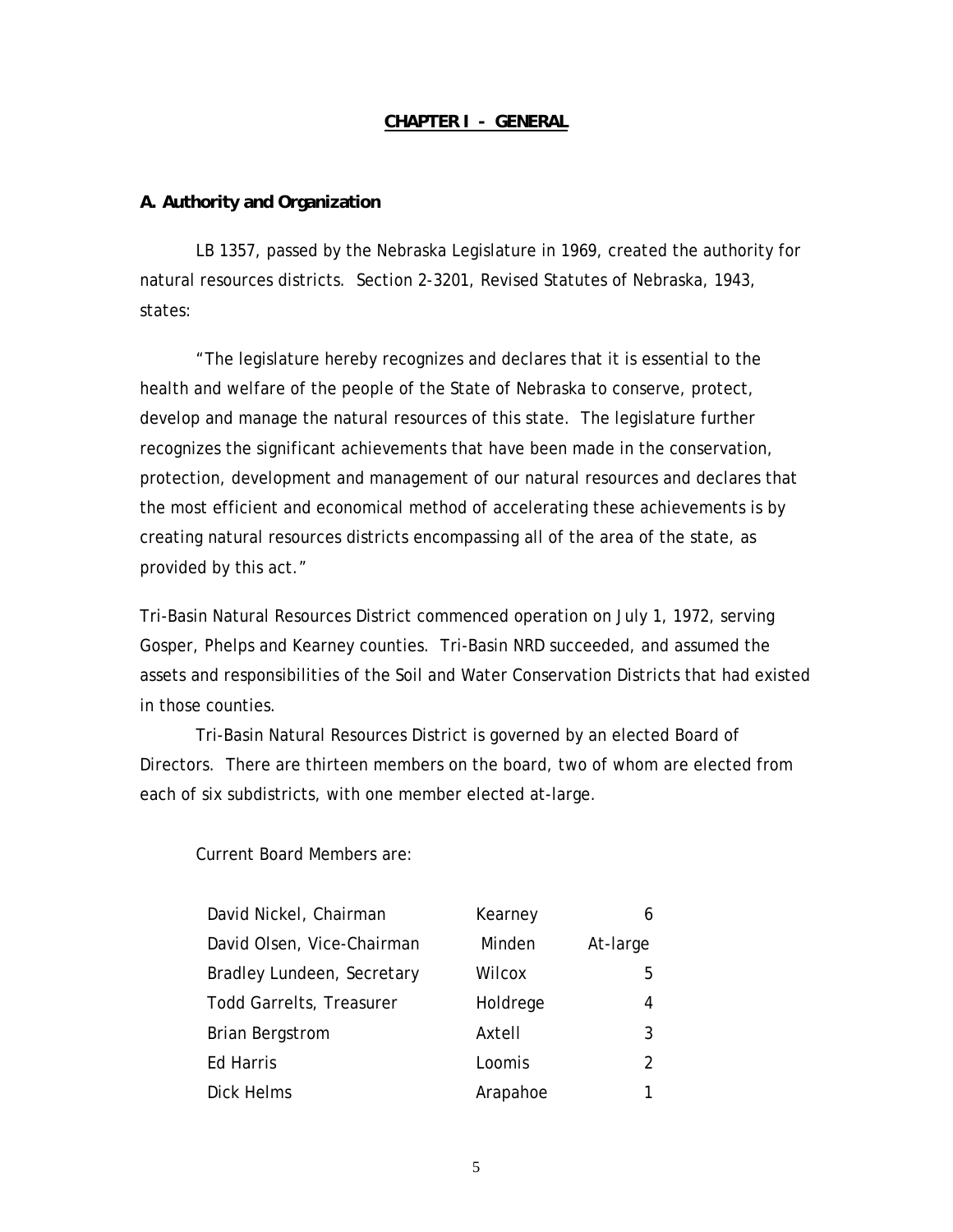| Phyllis Johnson | Bertrand  | 1 |
|-----------------|-----------|---|
| Joe Larson      | Loomis    | 2 |
| David Nelson    | Upland    | 5 |
| David Raffety   | Kearney   | 6 |
| Larry Reynolds  | Lexington | 1 |
| Ray Winz        | Holdrege  | 3 |

A permanent staff (listed below) implements the District's various programs and projects. Additional staff are hired on a seasonal basis, as needed.

| <b>Charles Brooks</b> | Land Resources Coordinator/Phelps County Weed Control |
|-----------------------|-------------------------------------------------------|
|                       | Superintendent                                        |
| Tammy Fahrenbruch     | Office Manager                                        |
| Lori Hagan            | Field Office Secretary (Elwood)                       |
| Richard Holloway      | Assistant Manager                                     |
| Carie Lynch           | Administrative Secretary                              |
| <b>Ruth Nielsen</b>   | Field Office Secretary (Minden)                       |
| Tamara Reese          | Field Office Secretary (Holdrege)                     |
| Nicole Salisbury      | Information and Education Coordinator                 |
| Esther Smith          | Office Clerk/Receptionist                             |
| Destinee Steinke      | Office Clerk                                          |
| John Thorburn         | General Manager                                       |

#### **B. Inventory of Resources**

Tri-Basin Natural Resources District encompasses Kearney, Phelps and Gosper Counties in South Central Nebraska (See Figure 1). The district's area is 1520 square miles. Population of the district is 17,721, according to the 2010 census. Nearly half of the people live in Holdrege and Minden, the remainder live in either rural areas or in towns with populations of 700 or less.

Topography varies from the hill and canyon country of southern Gosper and Phelps counties to the level valley of the Platte River to gently rolling plains found throughout the three county area. Soils for the most part are deep and fertile. The Holdrege Soils series predominates, although there are extensive sandhills along the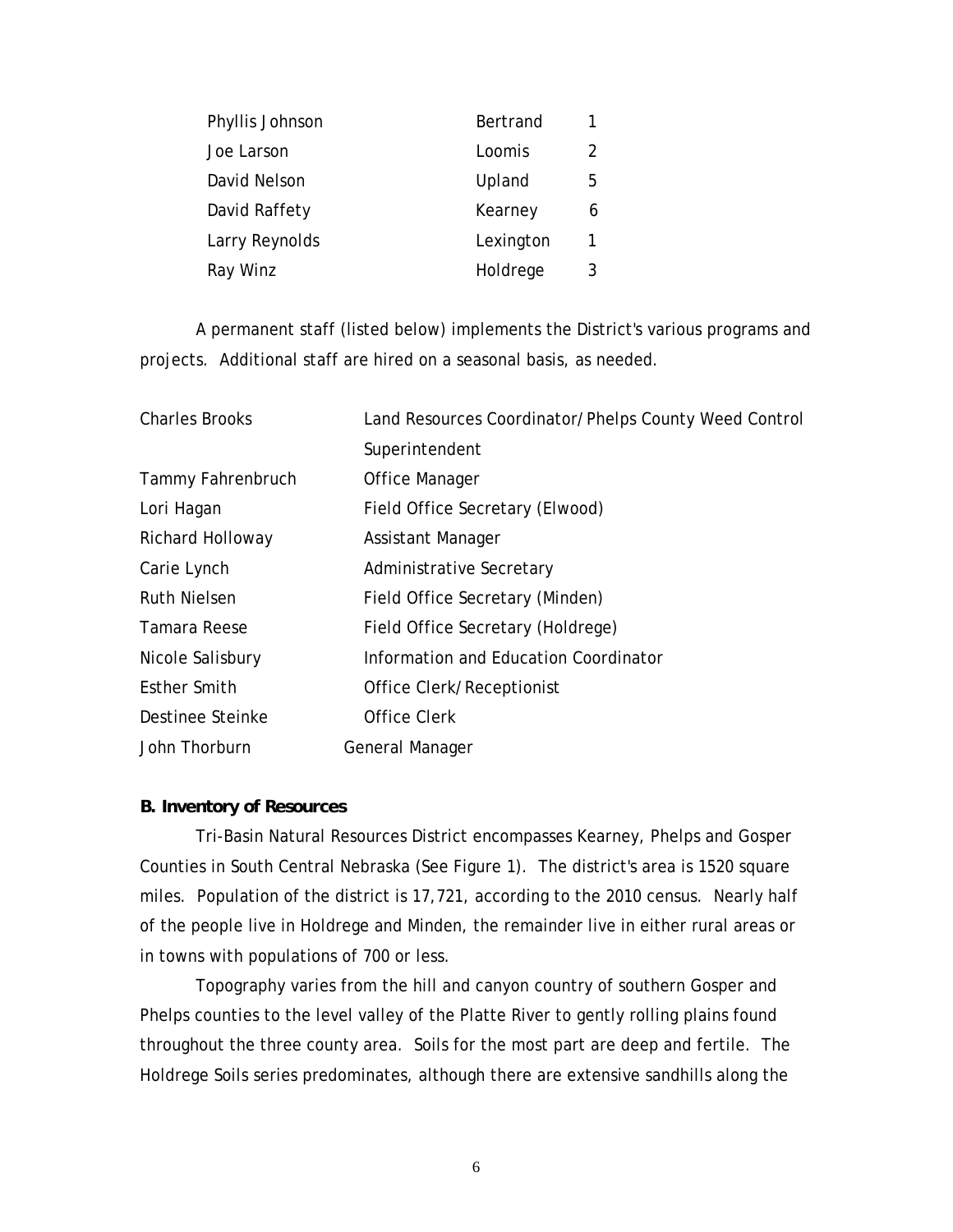south side of the Platte Valley in Phelps and Kearney counties. Soils in the Platte Valley vary greatly in texture and depth, but they are generally very productive.

Much of the district's crop land is well suited to irrigation. There are over 3800 irrigation wells in the district, supplying water for 578,524 NRD-certified irrigated acres. The Central Nebraska Public Power and Irrigation District (CNPPID) also supplies diverted Platte River water to nearly 107,000 acres of crop land in the Platte basin.

Groundwater supplies vary greatly in the district. Generally, those areas of the NRD within or adjacent to the Central Nebraska Public Power and Irrigation District service area have experienced steady rises in groundwater levels since CNPPID began operation. Other areas of the NRD, especially the extreme south-west and southeast corners have experienced intermittent declines in groundwater levels.

Groundwater quality is a more immediate concern than groundwater quantity. Nitrate levels rose steadily throughout the 1980's and 1990's, but they stabilized during the 2000s.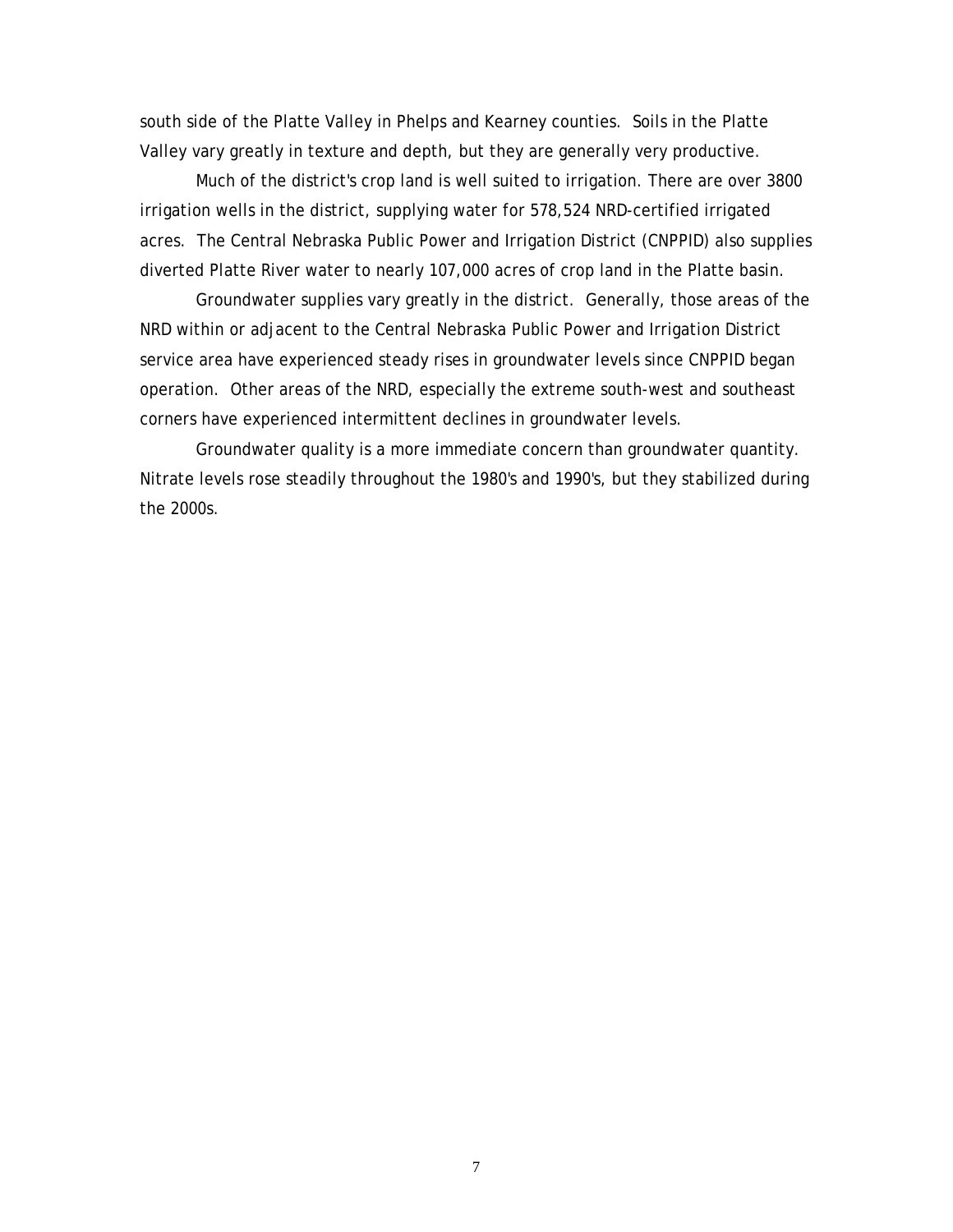#### **CHAPTER II -- VISION, MISSION, GOALS AND OBJECTIVES**

 The vision (overall goal) for Tri-Basin NRD is to "*work cooperatively with district residents to promote good stewardship of land and water resources.*"

 Tri-Basin NRD's mission is to "*manage, conserve and protect the District's land and water resources***.**" This mission will be accomplished by protecting the quality and quantity of surface water and groundwater, reducing soil erosion and flooding, promoting agricultural best management practices, forestry and wildlife habitat preservation. These tasks can only be accomplished by working cooperatively with local residents and agencies of local, state and federal government.

 Tri-Basin Natural Resources District will strive to fulfill its vision and mission over the duration of this plan. The district has developed a series of goals and objectives associated with the various purposes of the NRD as measures of progress made toward achieving the vision and accomplishing the mission of the NRD.

 The 12 purposes of natural resources districts have been combined as noted in the introduction. They are as follows:

- A. Soil Conservation and Erosion Control
- B. Flood Prevention and Control
- C. Surface and Groundwater Supply and Management
- D. Pollution Control and Waste Disposal
- E. Drainage Improvement and Channel Rectification
- F. Recreation, Fish and Wildlife Management
- G. Forestry and Range Management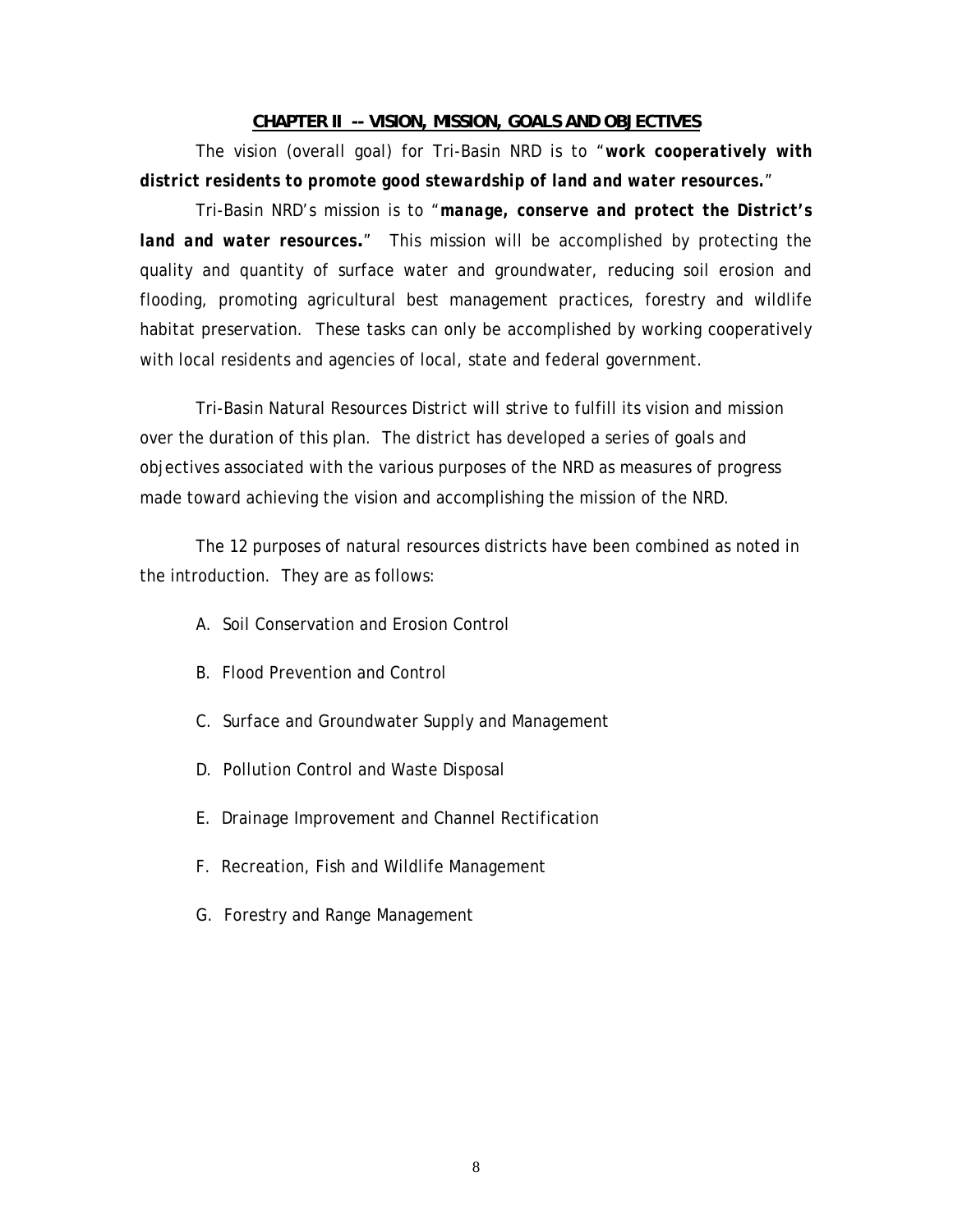### **A. SOIL CONSERVATION AND EROSION CONTROL**

**GOAL:** Every acre of land within the NRD will be managed to reduce soil erosion losses to rates that are less than soil loss tolerances defined by the Natural Resources Conservation Service (NRCS).

### **OBJECTIVES:**

1. Tri-Basin NRD will continue to support NRCS and its mission of natural resources conservation. Tri-Basin NRD will employ secretaries to NRCS offices in the district to assist them in their duties. The NRD will also assist NRCS by providing technicians and seasonal help as needed, to the extent allowed by time and budget constraints.

2. The NRD will support conservation education programs of the Nebraska Association of Resources Districts. This will include sponsoring land judging and range judging contests and promoting and implementing other NARD programs.

3. The NRD will also sponsor its own educational programs in area schools to promote conservation of soil and water.

4. The NRD will enforce the rules and regulations of the Nebraska Soil Erosion and Sediment Control Act.

5. The NRD will administer the Nebraska Buffer Strip Act, the Nebraska Soil and Water Conservation Act and other programs that the district board of directors deem useful to accelerate implementation of soil conservation.

6. The district will assist local, state and federal agencies in promoting and implementing conservation buffer strips, terraces, no-till farming and other soil conservation practices.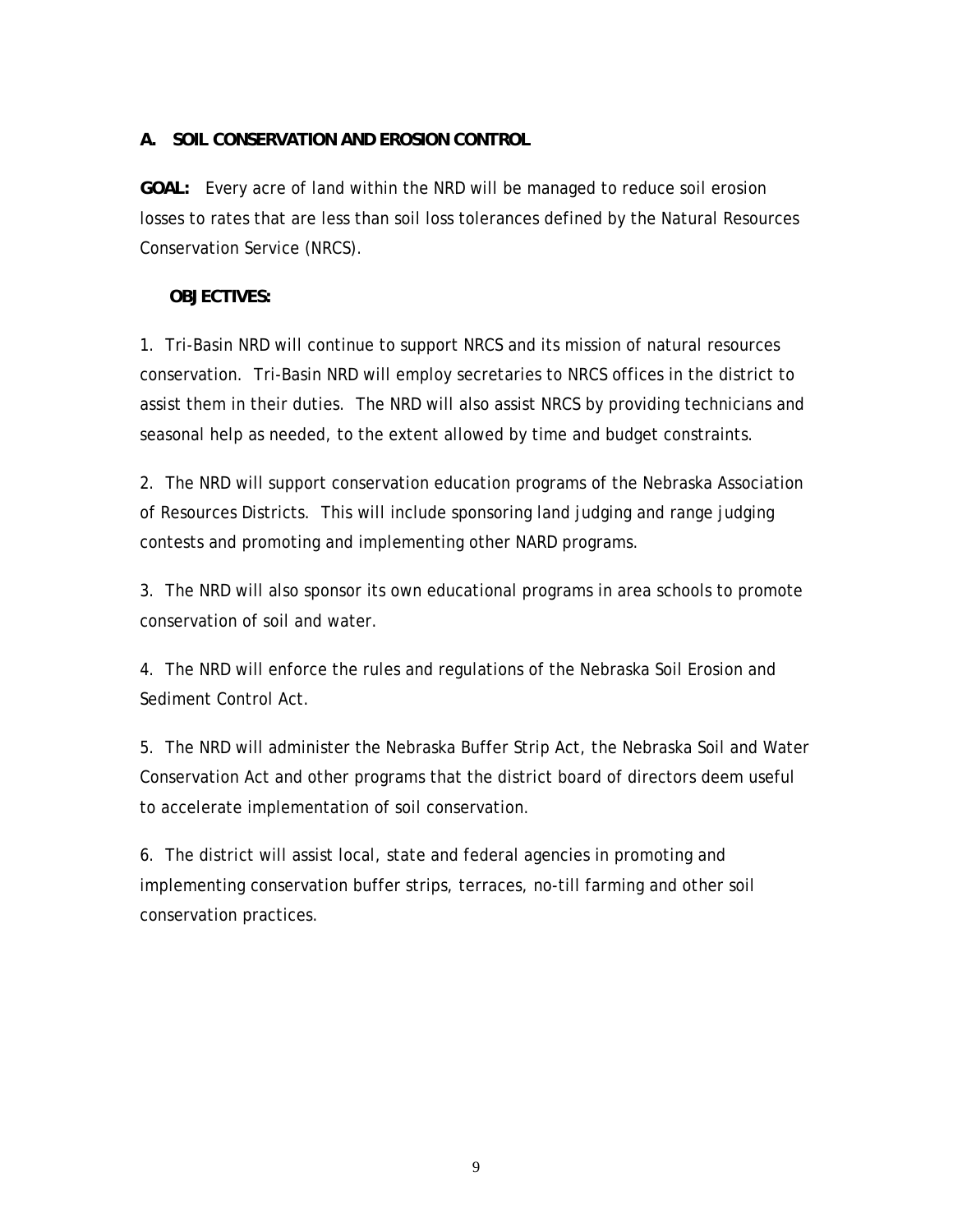### **B. FLOOD PREVENTION AND CONTROL**

**GOAL:** To develop flood damage prevention programs to protect the resources of the Tri-Basin area.

### OBJECTIVES:

1. Tri-Basin NRD will assist local governmental subdivisions in the district in flood prevention planning and flood control projects.

2. The NRD will not support development of housing or commercial developments within the flood plain of the Platte River or any stream within the district, except to the extent that such development conforms to county zoning rules.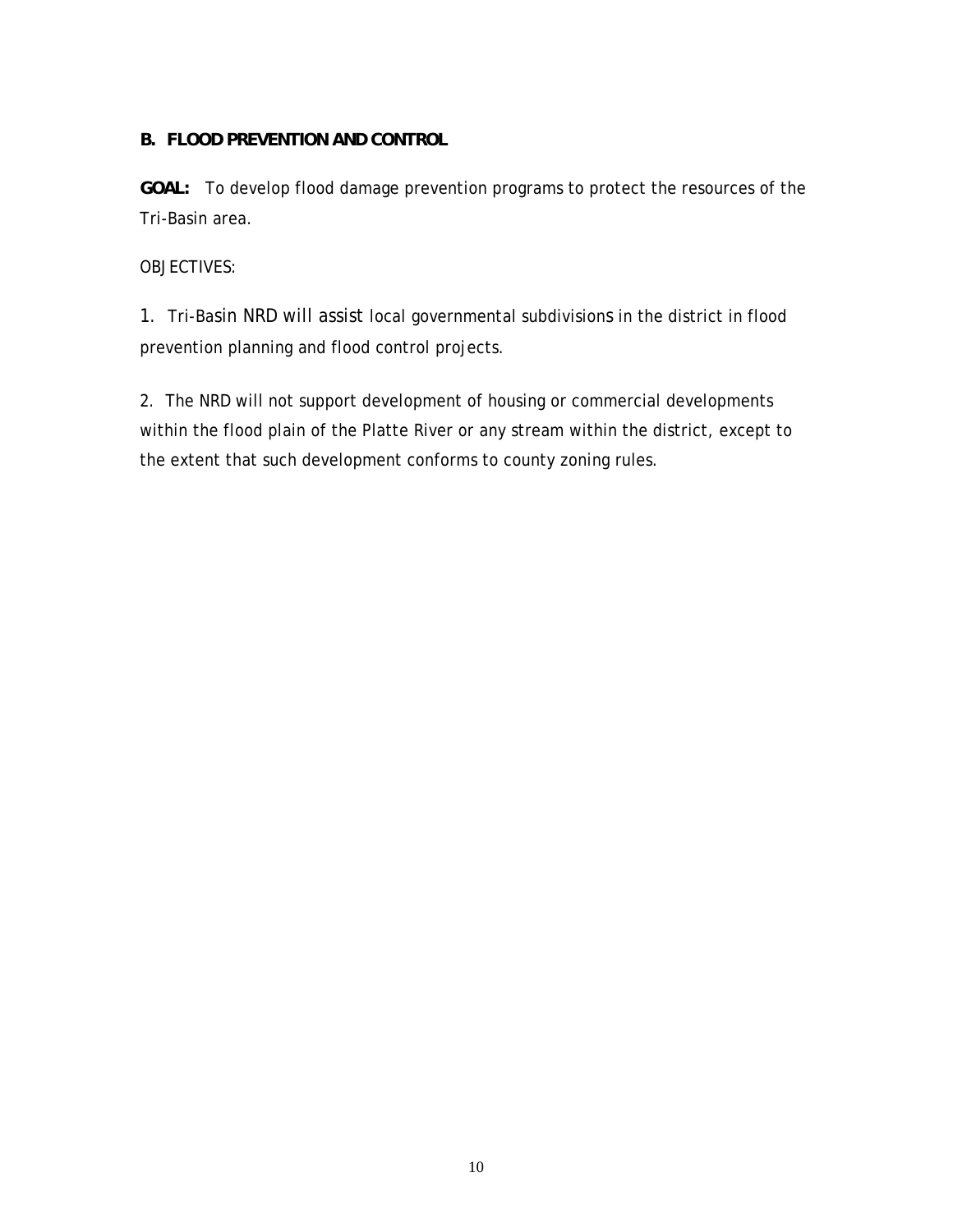#### **C. SURFACE AND GROUNDWATER SUPPLY AND MANAGEMENT**

**GOAL:** All water resources, whether their origin be groundwater or surface water, will be put to beneficial uses, managed efficiently and utilized to preserve their quality and quantity.

### **OBJECTIVES:**

1. Tri-Basin NRD, in cooperation with Central Nebraska Public Power and Irrigation District, will continue its present groundwater table observation program to track groundwater availability.

2. The NRD will cooperate with all political subdivisions, state and federal agencies on water resources research.

3. The NRD will continue to administer cost-share programs that will encourage landowners to de-commission old wells and improve the efficiency of their irrigation systems.

4. The NRD will administer its groundwater management plan, joint integrated water management plans and groundwater management rules and regulations in a fair and equitable manner in order to conserve groundwater supplies, protect streamflows and preserve groundwater quality within the district.

5. The NRD will encourage conservation of groundwater and surface water by cooperating with UNL Cooperative Extension, NDNR, NRCS and CNPPID in educational programs, demonstrations, and technical assistance to irrigators.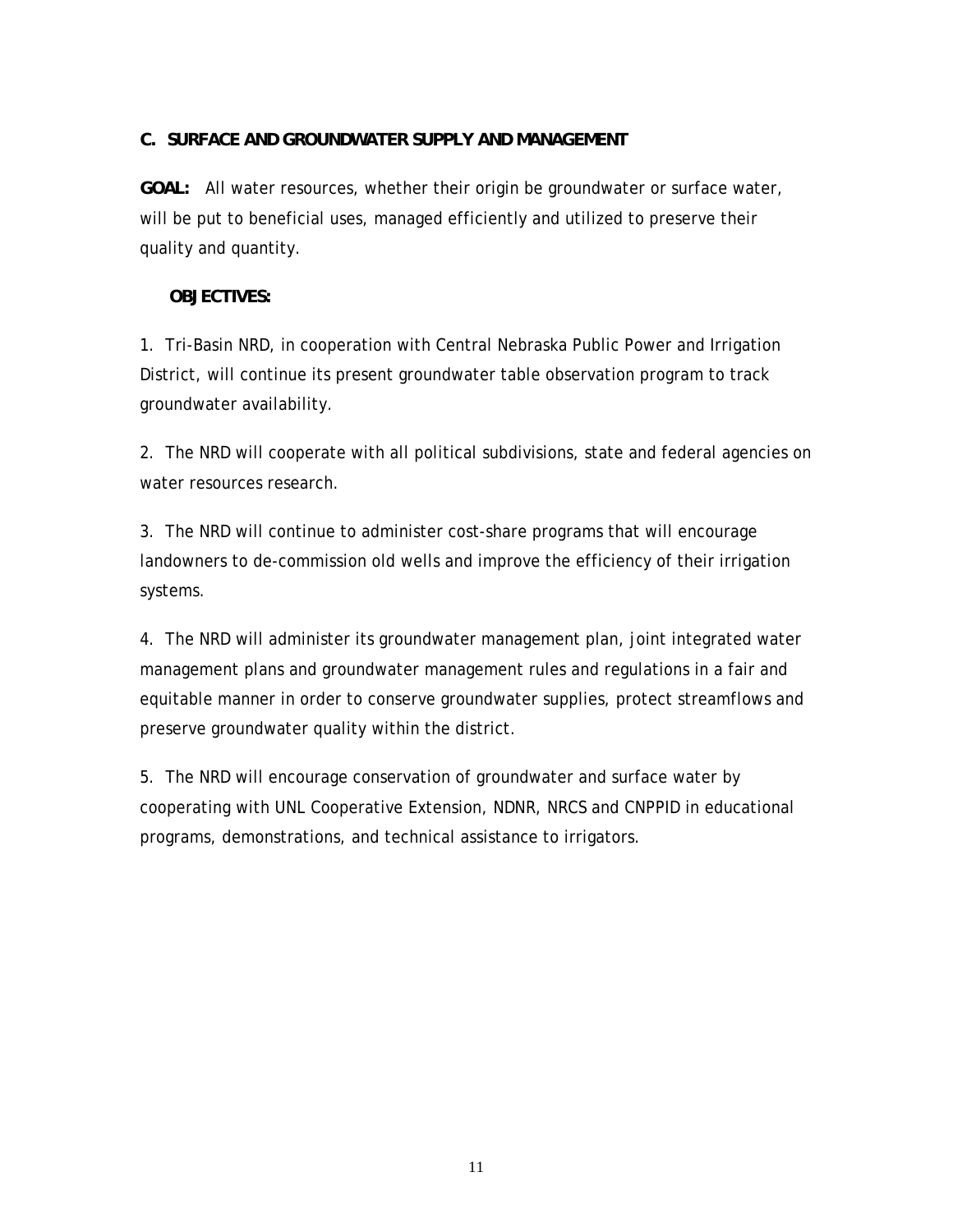### **D. POLLUTION CONTROL AND WASTE DISPOSAL**

**GOAL:** To prevent pollution and promote lawful and safe disposal of waste in order to protect natural resources within the Tri-Basin NRD area.

### **OBJECTIVES:**

1. Tri-Basin NRD will administer its Groundwater Management Area program as required by state statutes.

2. The NRD will administer the Nebraska Chemigation Act rules and regulations.

3. Solid waste disposal and sanitary sewage facilities for urban areas will remain a primary responsibility of cities and villages. Any future NRD involvement in this area will be at the request of the cities, villages or counties unless mandated by state law.

4. The NRD will cooperate with counties to assist them in roadside erosion control programs. This assistance will include use of the district's grass seeding equipment.

5. The NRD will promote proper disposal of all waste materials and take measures to prevent and prohibit illegal dumping on public property.

6. The NRD will assist local political sub-divisions in implementing wellhead protection areas to protect the quality of municipal water supplies.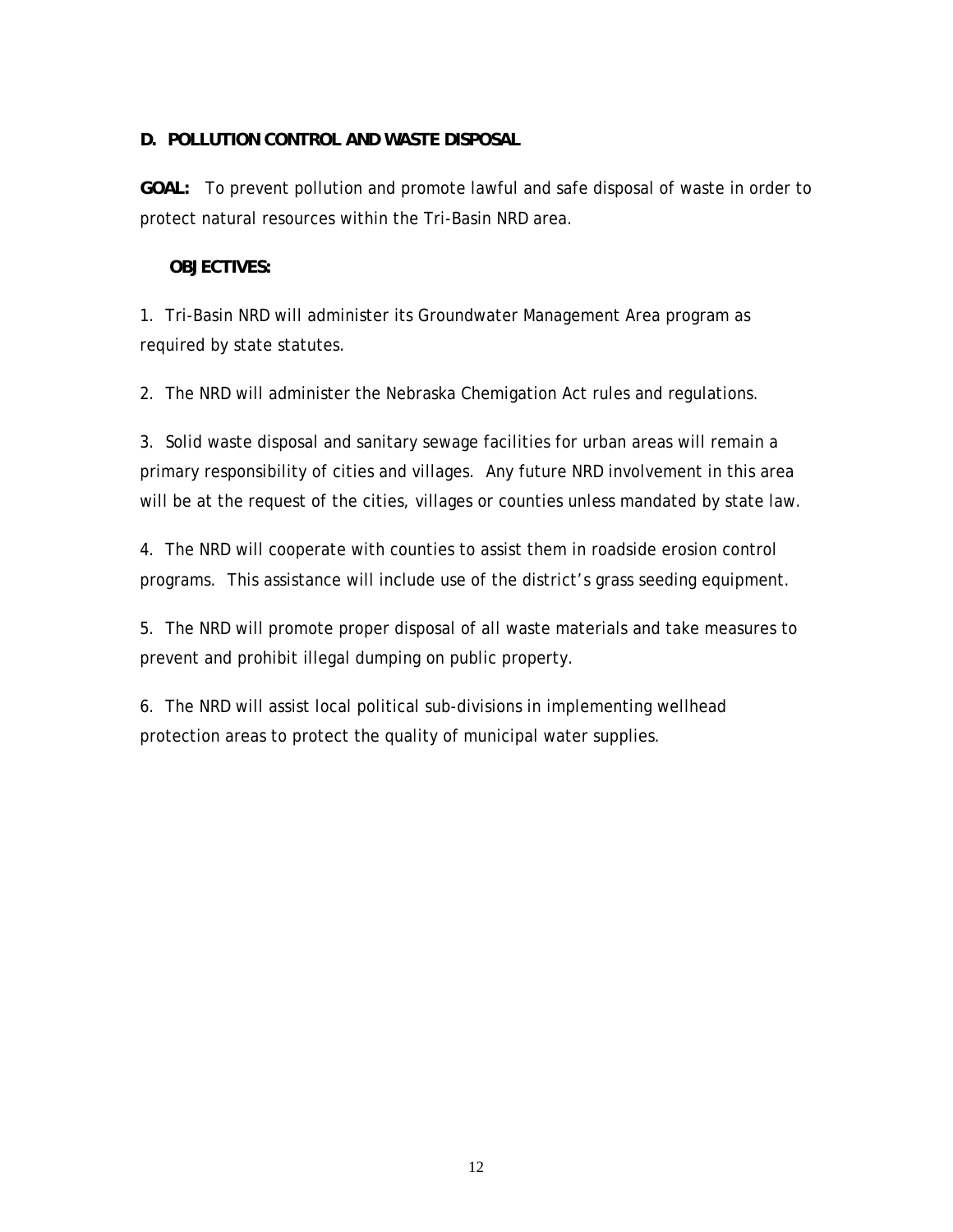### **E. DRAINAGE IMPROVEMENT AND CHANNEL RECTIFICATION**

**GOAL:** To develop drainage systems that reduce damage from storm water and groundwater seepage.

#### OBJECTIVES:

1. Tri-Basin NRD will encourage individual landowners to maintain natural drainage on their property to prevent flooding of adjacent property.

2. The NRD will cooperate with groups of landowners interested in cooperatively addressing drainage problems. The District will form Improvement Project Areas to solve large drainage and channel rectification problems if interested landowners are willing to pay a share of development and maintenance costs.

3. Tri-Basin NRD will work closely with county boards and road superintendents to improve drainage along county and township roads.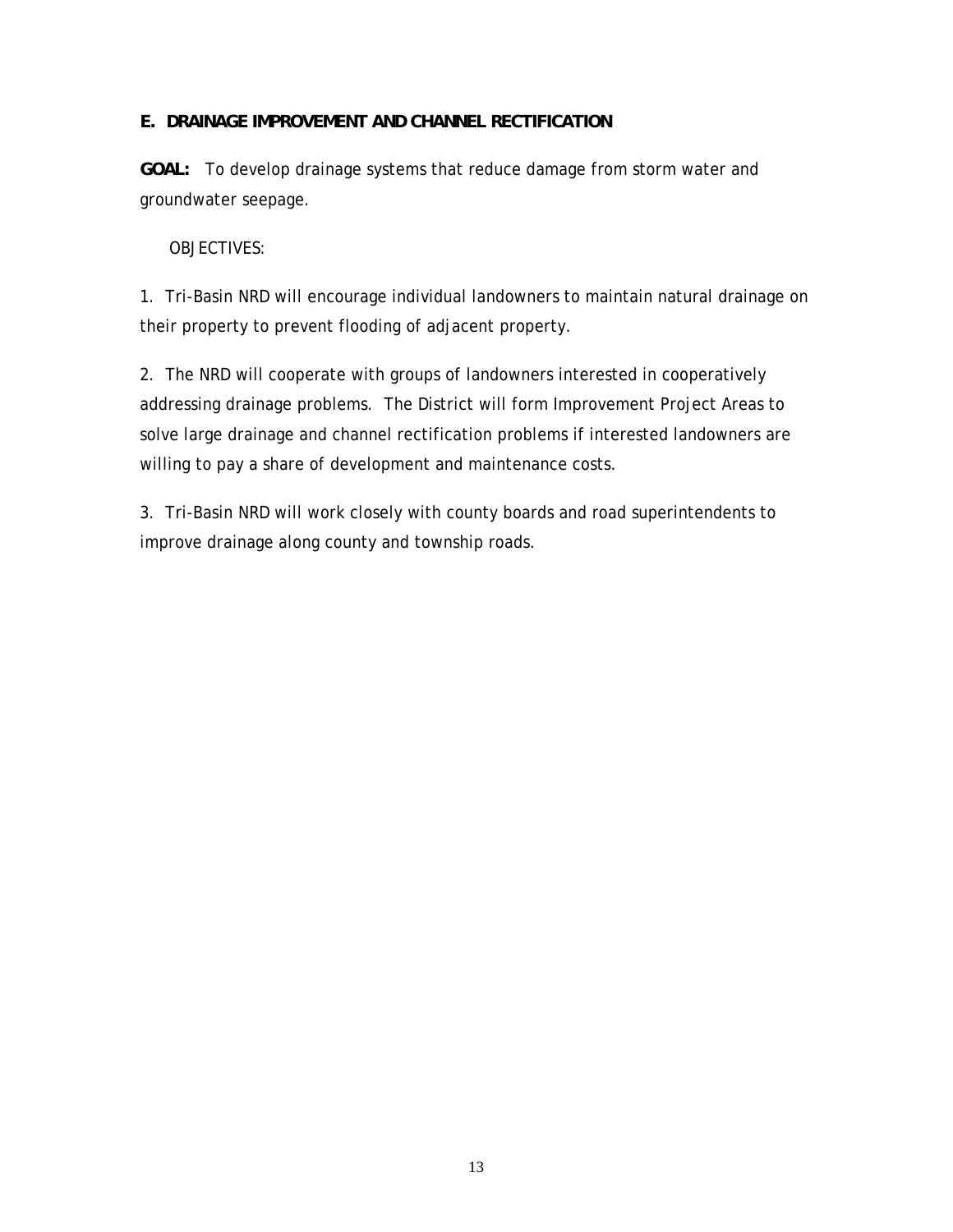### **F. RECREATION, FISH AND WILDLIFE MANAGEMENT**

**GOAL:** To preserve, protect and enhance wildlife habitat and provide residents of Tri-Basin NRD with fishing, hunting and recreation opportunities by cooperating with landowners and local, state and federal agencies.

### **OBJECTIVES:**

1. The NRD will cooperate with communities in the district to develop parks and recreational facilities that benefit the general public and which are consistent with good land and water management.

2. The NRD will cooperate with local, state and federal agencies and nongovernmental organizations to promote and implement programs and projects that create, enhance and protect wildlife habitat on private land.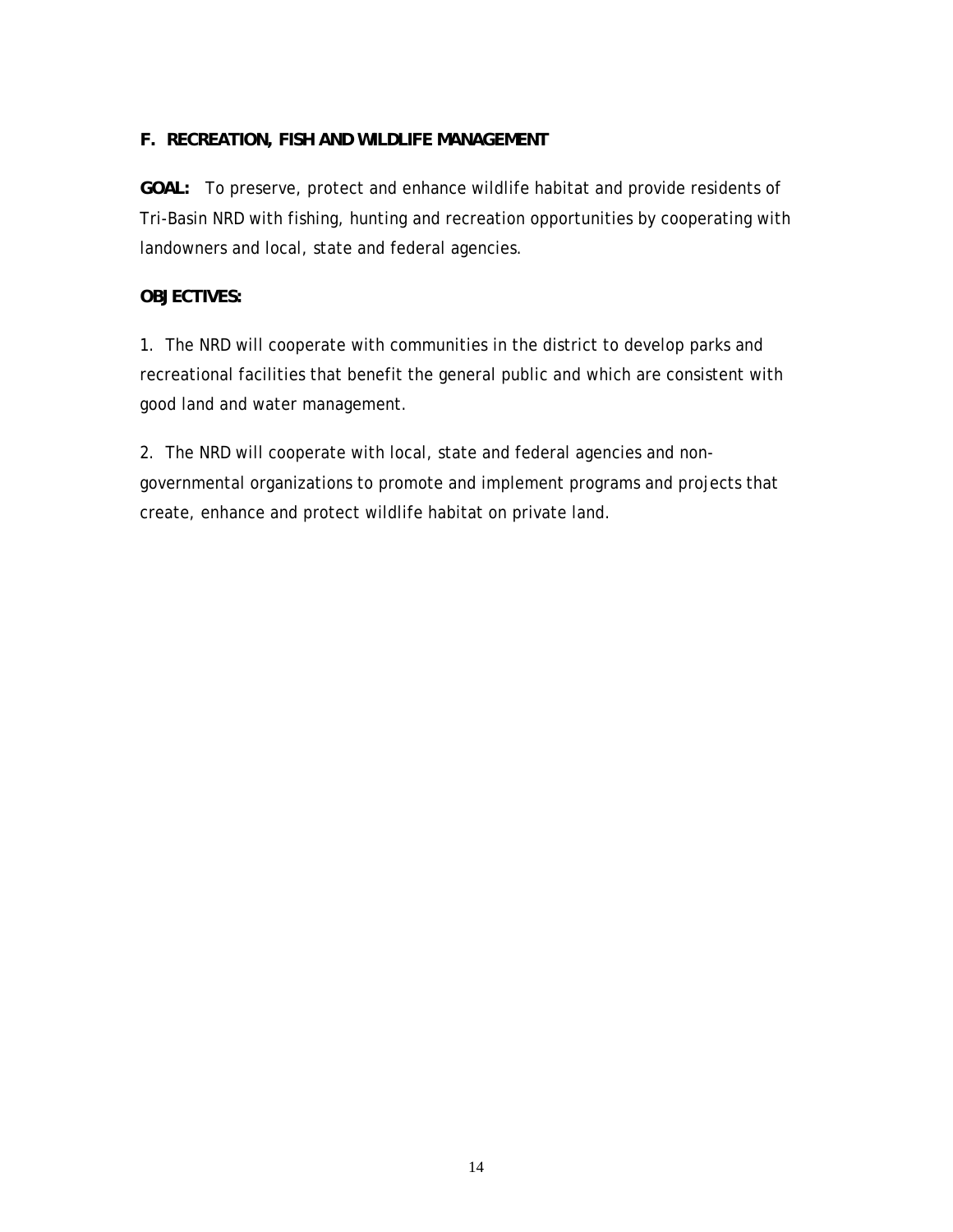### **G. FORESTRY AND RANGE MANAGEMENT**

**GOAL:** To improve the quality of all woodland and rangeland in the Tri-Basin area to increase their productivity for livestock and wildlife.

### **OBJECTIVES:**

1. Tri-Basin NRD will continue its tree planting program, establishing windbreaks, shelterbelts, living snow fences, wildlife habitat and commercial tree plantings.

2. The NRD will cooperate with local political sub-divisions and civic groups to promote tree planting by providing free trees to schools, Arbor Day programs and parents of each baby born in the NRD service area.

3. The NRD will encourage proper management of rangeland within the NRD to maintain or improve its current productivity.

4. The NRD will provide grass drills to district residents to upgrade range productivity, enhance or create wildlife habitat and plant buffer strips.

5. The NRD will discourage the conversion of highly erodible rangeland for row crop production.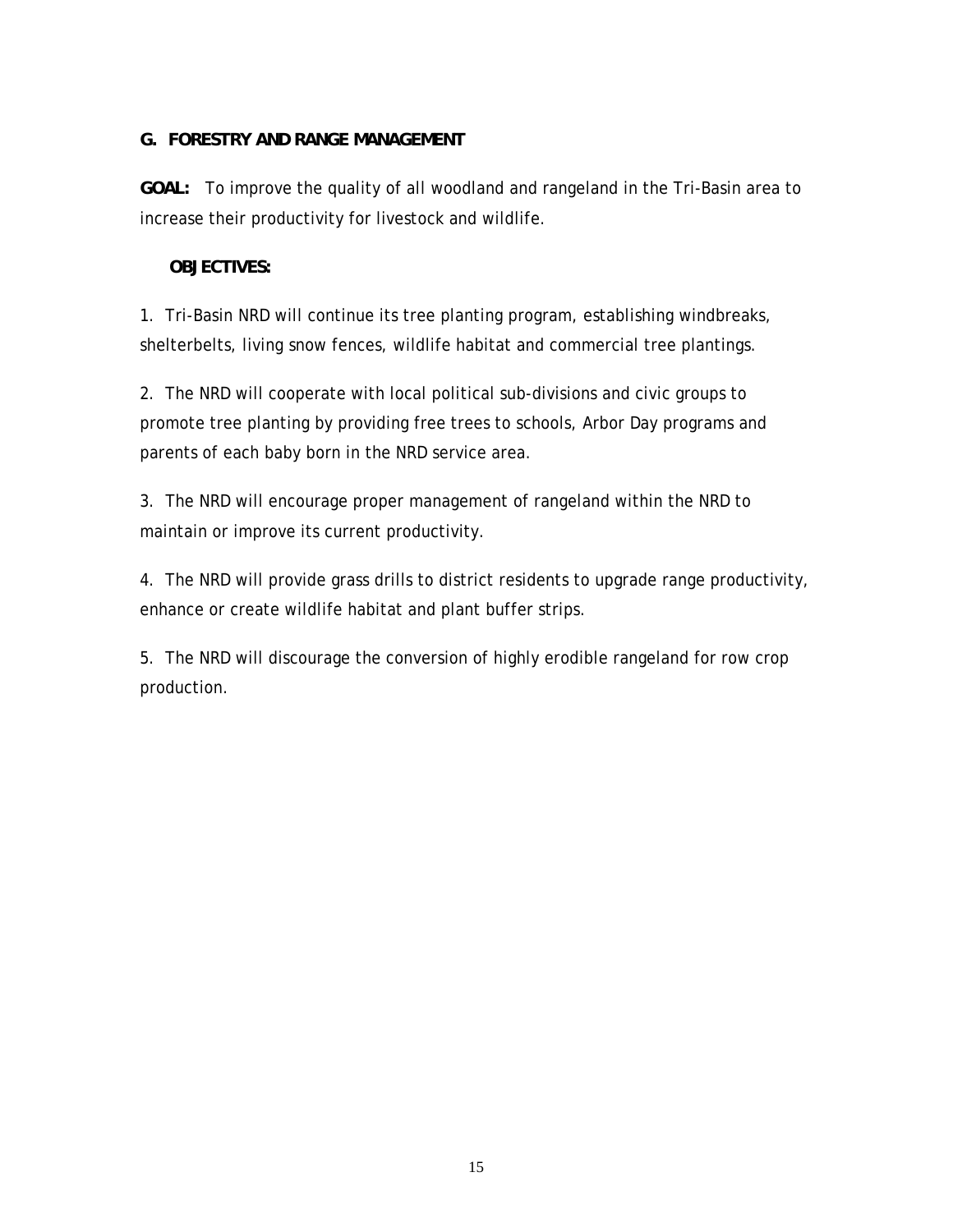#### **CHAPTER III - SUMMARY**

#### **AREAS OF PRIMARY CONCERN (PRIORITIES)**

 The goals and objectives of Tri-Basin Natural Resources District as stated in Chapter II are all obtainable in the ten-year time period of this plan. However, due to factors such as budget limitations, manpower availability, local concerns and public interest, not all of them can be accomplished at once. For this reason, the NRD directors establish primary areas of concern or priorities. This is an ongoing process, as concerns change and some problems become more acute than others.

 The current primary area of concern for Tri-Basin Natural Resources District is surface and groundwater supply and management, with an emphasis on preserving water quality and reducing depletions to baseflows of streams (integrated water resources management). The District-wide Groundwater Management Area requires considerable manpower and financial resources.

 Another primary concern is administration of the Nebraska Chemigation Act. Although it is listed as an objective under the Pollution Control and Waste Disposal goal, it is also a major emphasis in water quality management.

 Other priorities are soil conservation and erosion control and drainage improvement and channel rectification. Conversion of highly erodible pasture land into cropland is an increasing concern in this district. Drainage improvement and channel rectification has been up-graded from a low to medium priority as much staff time has been spent developing and maintaining six Improvement Project Areas designed to alleviate drainage problems. A channel rehabilitation project conducted in cooperation with the Central Nebraska Public Power and Irrigation District and US Fish and Wildlife Service requires both staff time and funds for maintenance.

 Next in importance are recreation, fish and wildlife management, forestry and range management, and pollution control and waste disposal. Tri-Basin NRD cooperates with the Rainwater Basin Joint Venture to create, enhance and protect wetlands for waterfowl and shorebirds. Tree planting and forestry have always been emphasized in this district. The NRD also works closely with Pheasants Forever on

16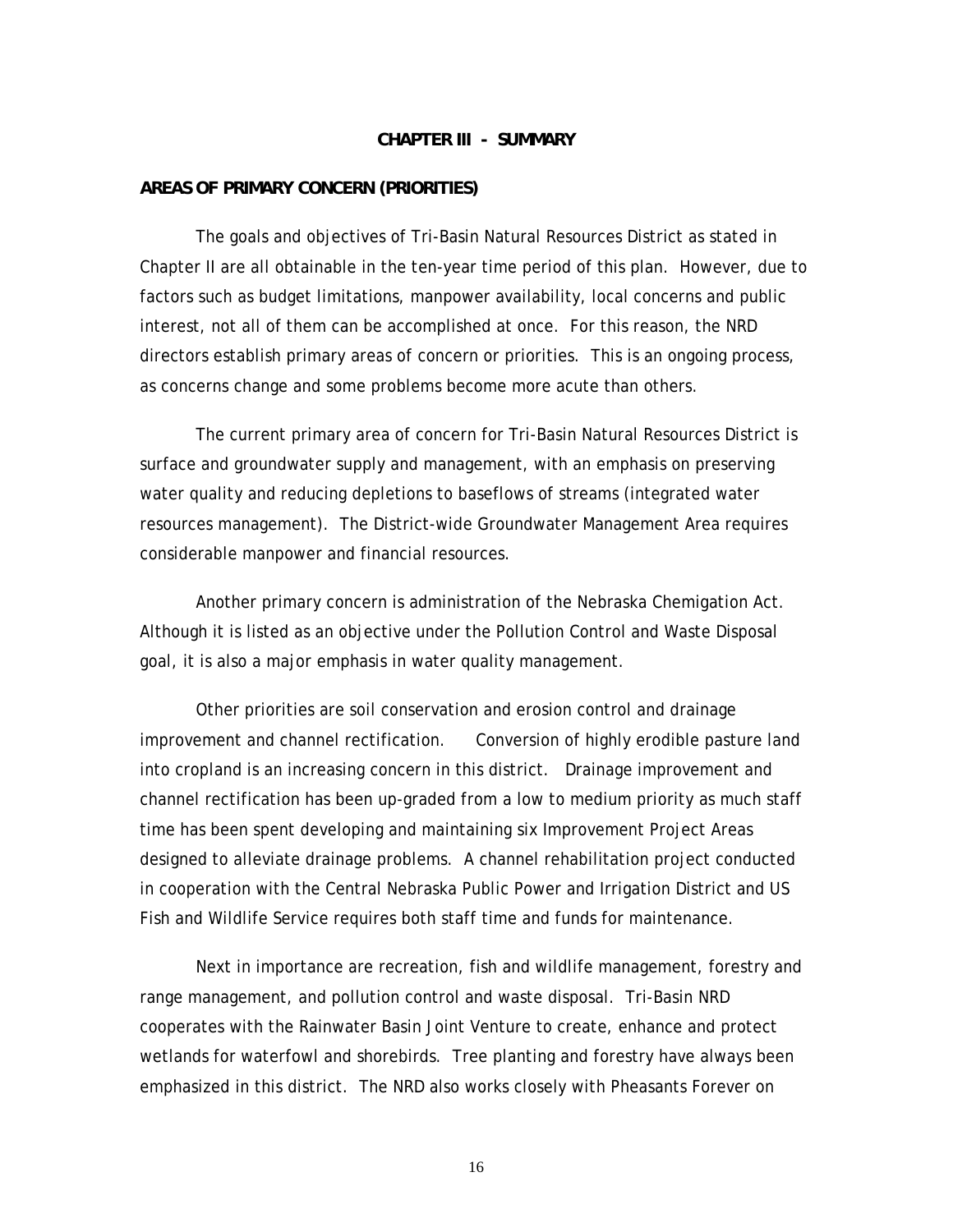upland habitat for game birds through their Corners for Wildlife program. These programs are important to the Natural Resources District and require a great deal of staff time during certain times of the year.

 Pollution control and waste disposal, excluding chemigation which has been explained previously, and flood prevention and control receive a lower priority at the present time.

 It is interesting to note that, in the original Master Plan written in 1978, water quality was not even mentioned. Integrated water management wasn't considered worthy of mention in the 1999 plan revision. These aspects of groundwater and surface water management are now major activities and high priorities for the district. Also, drainage improvement was a low priority goal. These changes in emphasis point out the need for a planning process that is flexible and adaptable to the changing needs of the district.

#### **OTHER PLANS OF THE DISTRICT**

 This Master Plan is not a complete picture of the Tri-Basin Natural Resources District. It is a part – the first step – of the complete planning process. Enabling legislation for this Master Plan included other planning requirements. The Nebraska Unicameral has required Natural Resources Districts to intiate additional, more narrowly focused, planning efforts since the Master Plan was first required in 1978. The Groundwater Management Plan was completed in January 1986 and approved by the Department of Water Resources. It has been revised and updated several times since then. The Soil Erosion and Sediment Control Act was passed by the 1986 Legislature and LB474. Rules and Regulations governing this program on the district level were approved by the Natural Resources Commission and went into effect July 1, 1987. Most recently, the district worked with the NE Department of Natural Resources to develop a joint integrated water resources management plan (IMP) for the Platte Basin. This plan was agreed upon in 2009. A joint IMP for the Republican Basin portion of the district is now in its final stages of development.

 The Groundwater Management Plan and IMP have been very helpful in shaping future water management programs. The NRD's Groundwater Management Rules and Regulations are administered based on guidelines set up in those plans.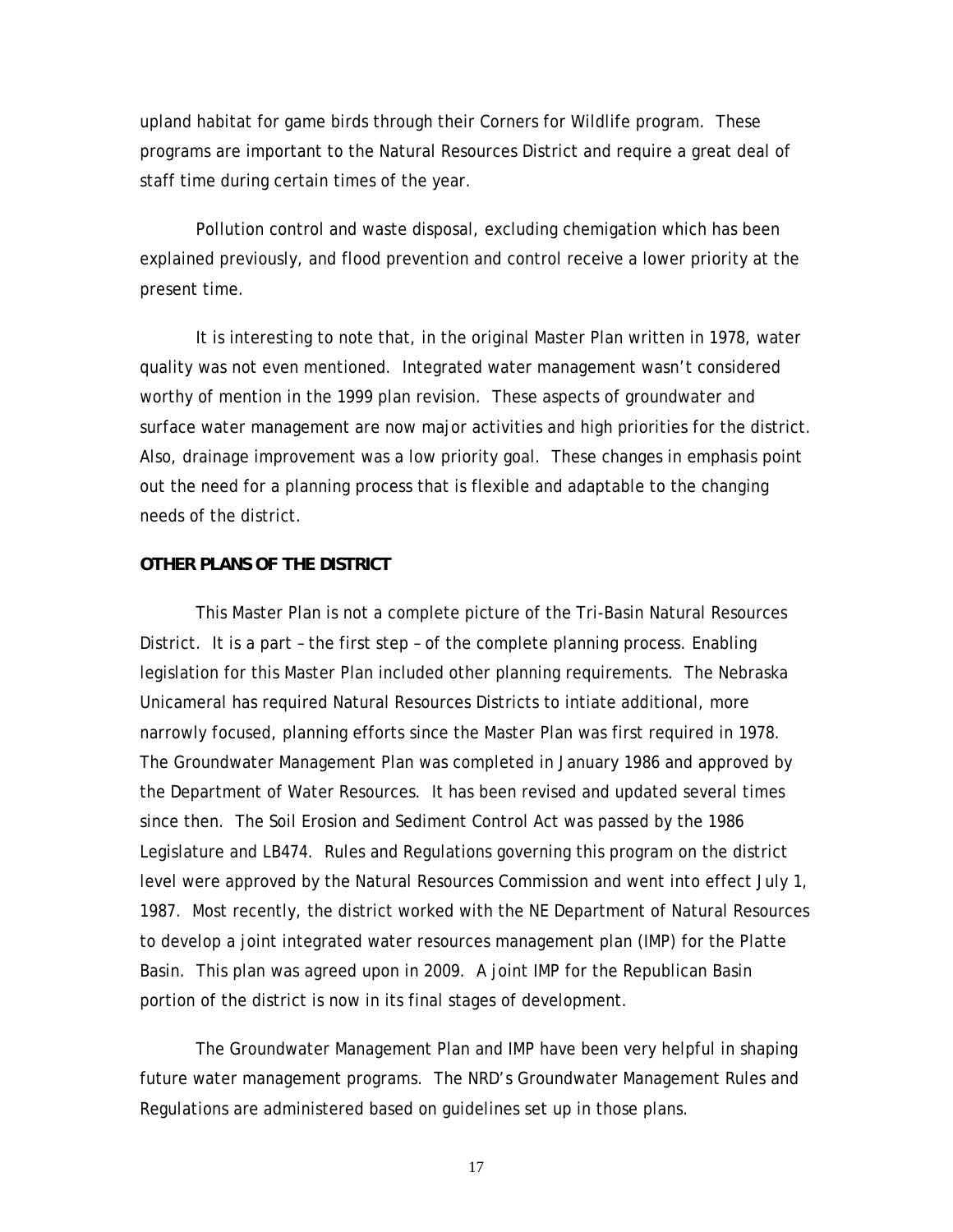Individual project plans are another important part of the complete planning process of the NRD. These plans are necessary to carry out specific projects approved by the district Board of Directors. They must be coordinated with other local agencies and with appropriate state agencies if state regulations or funds are involved.